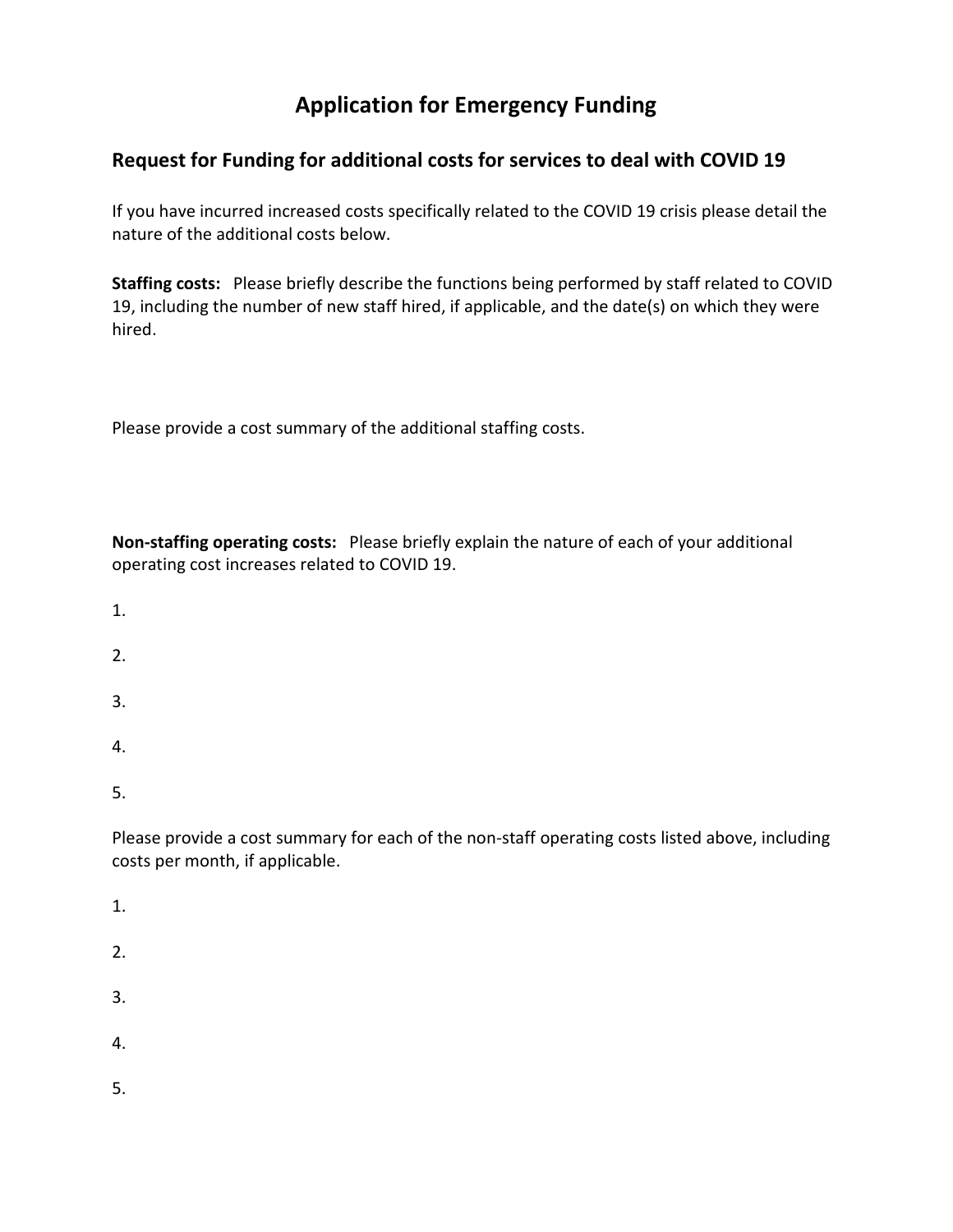# **Request for funding for NEW services relating to COVID 19**

If your organization wishes to provide additional services to the community related to COVID 19 but has been unable to do so for financial reasons, please describe the nature of the proposed services below.

#### **Nature of Additional Service:**

For each proposed additional service please describe the nature of that service and include as a part of your description answers to the following questions:

(a) Is your proposed service an enhancement of an existing service, or does it provide a service which does not currently exist? If the service is an enhancement of an existing service please explain why this enhancement would be beneficial.

- (b) Who will be served by your proposed service?
- (c) What unmet needs does your proposed service address?
- (d) Will your proposed service be delivered in partnership with any other organization(s)?
- (d) What would be the start date?

*Please use as much space as you feel is necessary*.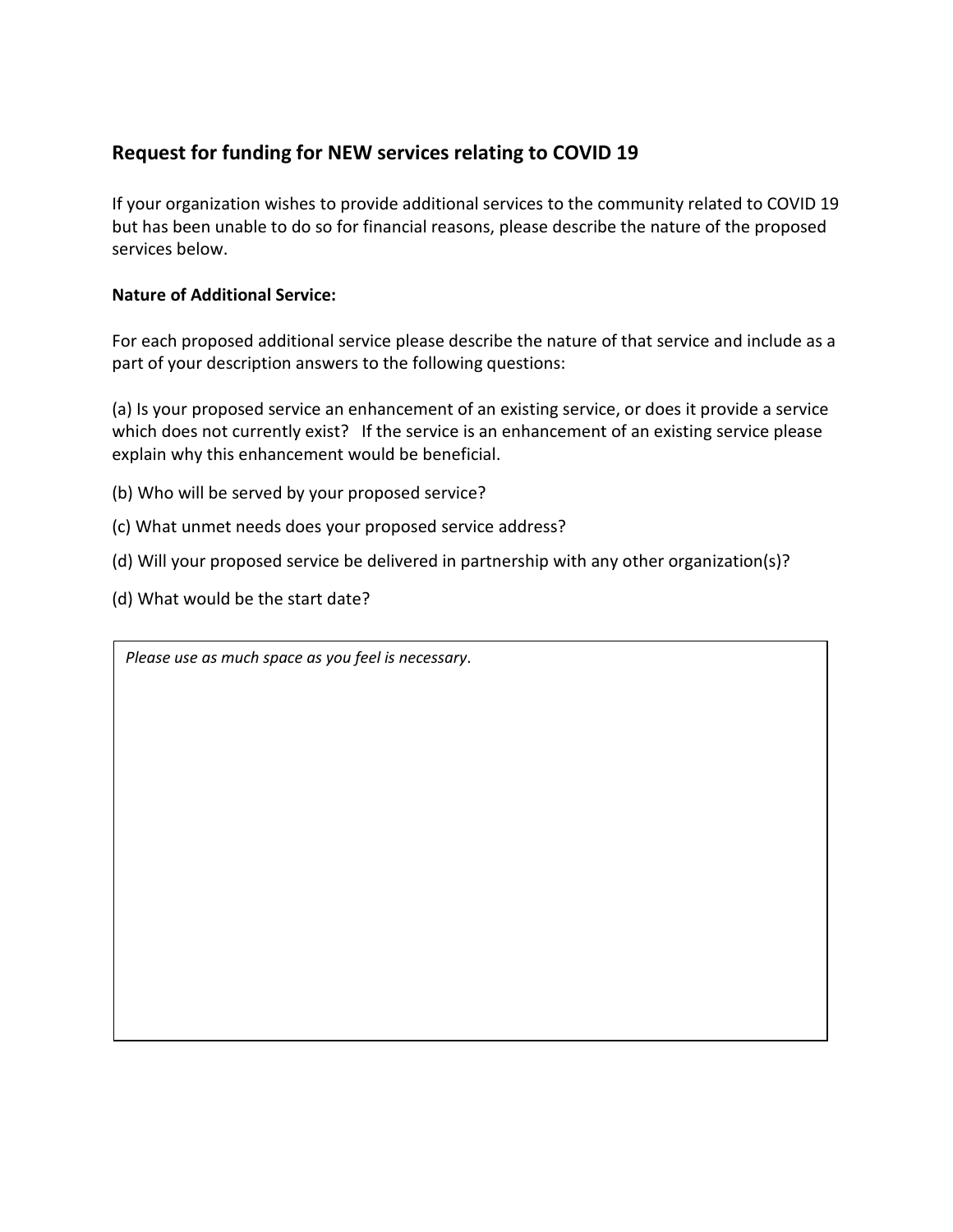### **Financial Summary:**

Total amount being requested from Emergency funds for provision of this additional service

**\$\_\_\_\_\_\_\_\_\_\_\_\_\_\_\_**

(to be broken down further on the following page)

Is funding being received from other sources for this service?

Yes No

Please identify the funder; describe the amount and nature of additional funding (if applicable).

Please complete the budget form below. The net cost amount should match the amount requested above.

| Delivery of program/services (staff costs)        |  |
|---------------------------------------------------|--|
| Other program-related expense                     |  |
| Other program-related expense                     |  |
| Third party contribution(s) (enter as a negative) |  |
| Net cost for program delivery                     |  |

# **4.0 Other Information**

Please provide any other information or details on your project which you feel would be relevant.